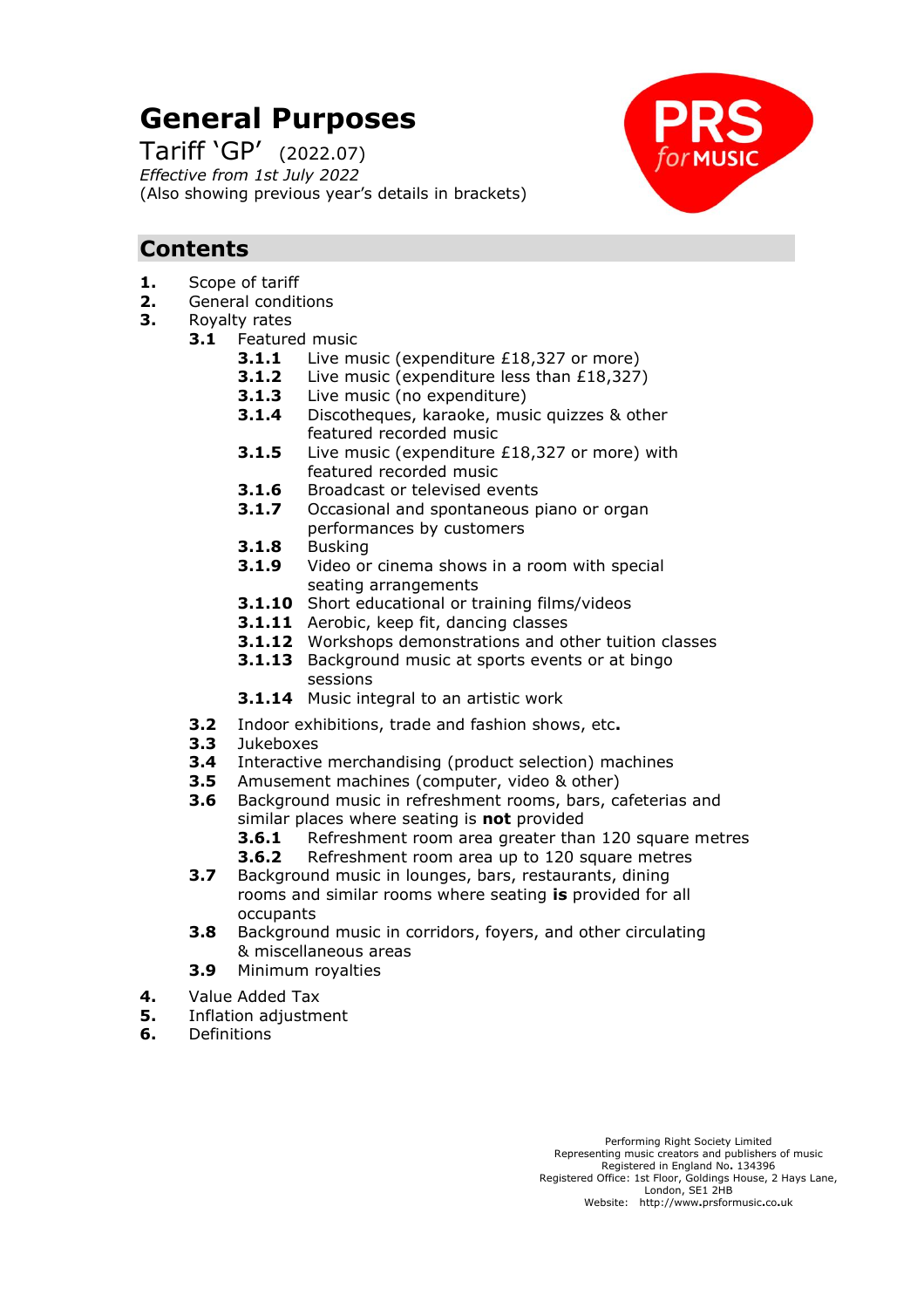# **1. Scope of tariff**

This tariff applies to performances of copyright music within the *PRS for Music's\** repertoire\* at functions and events at premises which are not within the scope of other tariffs published by the *PRS for Music***.**

## **2. General conditions**

This tariff is subject to *PRS for Music's* General Conditions Applicable to Tariffs and Licences, available on request from *PRS for Music***.**

## **3. Royalty rates**

Where the music user *has* applied for and obtained *PRS for Music's* licence before musical performances commence, the **standard** royalty rate will be charged and payable for the first year of the licence**.**

Where the music user *has not* applied for and obtained *PRS for Music's* licence before musical performances commence, the **higher** (standard plus 50%) royalty rate will be charged and payable for the first year of the licence**.**

After the first year of the licence, in either case, the **standard** royalty rate will be charged and payable**.**

The following rates of charge apply to all royalties falling due from 1st July 2022**.**

|       |                                                                                                                                                                                            | Higher<br>royalty                    | <b>Standard</b><br>royalty           |
|-------|--------------------------------------------------------------------------------------------------------------------------------------------------------------------------------------------|--------------------------------------|--------------------------------------|
| 3.1   | Featured music $*$                                                                                                                                                                         |                                      |                                      |
| 3.1.1 | Where the total annual expenditure on the<br>provision of music* by performers* is £18,327<br>$(£17,128)$ or more the royalty in respect of<br>performances covered by such expenditure is | 9%<br>of such<br>expenditure<br>(9%) | 6%<br>of such<br>expenditure<br>(6%) |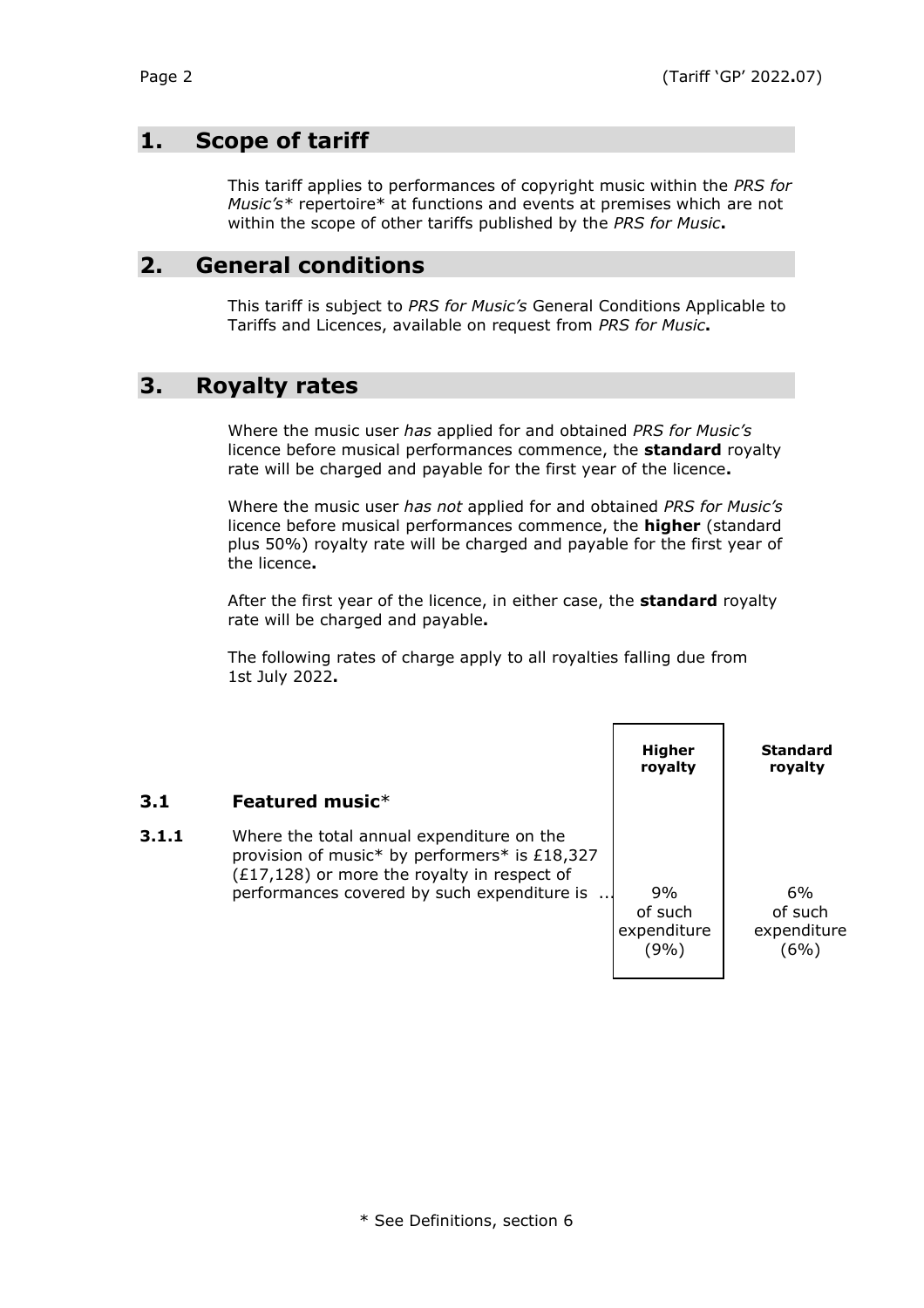|                                          |                                                                                                                                                                                                                                                                                       | <b>Higher</b><br>royalty  | <b>Standard</b><br>royalty |
|------------------------------------------|---------------------------------------------------------------------------------------------------------------------------------------------------------------------------------------------------------------------------------------------------------------------------------------|---------------------------|----------------------------|
| 3.1.2                                    | For performances of live music where the total<br>annual expenditure on the provision of music<br>by performers is less than $£18,327$ (£17,128)                                                                                                                                      |                           |                            |
|                                          | and/or                                                                                                                                                                                                                                                                                |                           |                            |
| 3.1.3                                    | For such performances where the licensee<br>incurs no expenditure, the charge per session<br>for the first 100 persons fcapacity* is                                                                                                                                                  | £18.42<br>(E17.22)        | £12.28<br>(E11.48)         |
|                                          | and per 25 persons capacity (or part thereof)                                                                                                                                                                                                                                         | £4.67<br>(E4.37)          | £3.11<br>(E2.91)           |
|                                          | <b>Provided that:</b>                                                                                                                                                                                                                                                                 |                           |                            |
|                                          | The <b>maximum</b> annual royalty for performances                                                                                                                                                                                                                                    | £1,649.43<br>(E1, 541.52) | £1,099.62<br>(E1, 027.68)  |
| 3.1.4                                    | <b>Featured recorded music</b><br>For any type of performance shown below:                                                                                                                                                                                                            |                           |                            |
| 3.1.4.1<br>3.1.4.2<br>3.1.4.3<br>3.1.4.4 | <b>Discotheques</b> (with or without dancing)<br>Karaoke performances*<br>Music quizzes*<br>Other featured recorded music*<br>the royalty charge per session for the first 100                                                                                                        | £18.42<br>(E17.22)        | £12.28<br>(E11.15)         |
|                                          | and per 25 persons capacity (or part thereof)                                                                                                                                                                                                                                         | £4.67<br>(E4.37)          | £3.11<br>(E2.91)           |
| 3.1.5                                    | <b>Provided that:</b>                                                                                                                                                                                                                                                                 |                           |                            |
|                                          | sessions where both live and featured<br>recorded music is performed (in the same<br>room), other than karaoke performances, will<br>be charged at the same rate unless the live<br>music is chargeable under 3.1.1, in which case<br>the charge for the recorded music for the first | £9.21<br>(E8.61)          | £6.14<br>(E5.74)           |
|                                          | and per 25 persons capacity (or part thereof)                                                                                                                                                                                                                                         | £2.33<br>(E2.18)          | £1.55<br>(E1.45)           |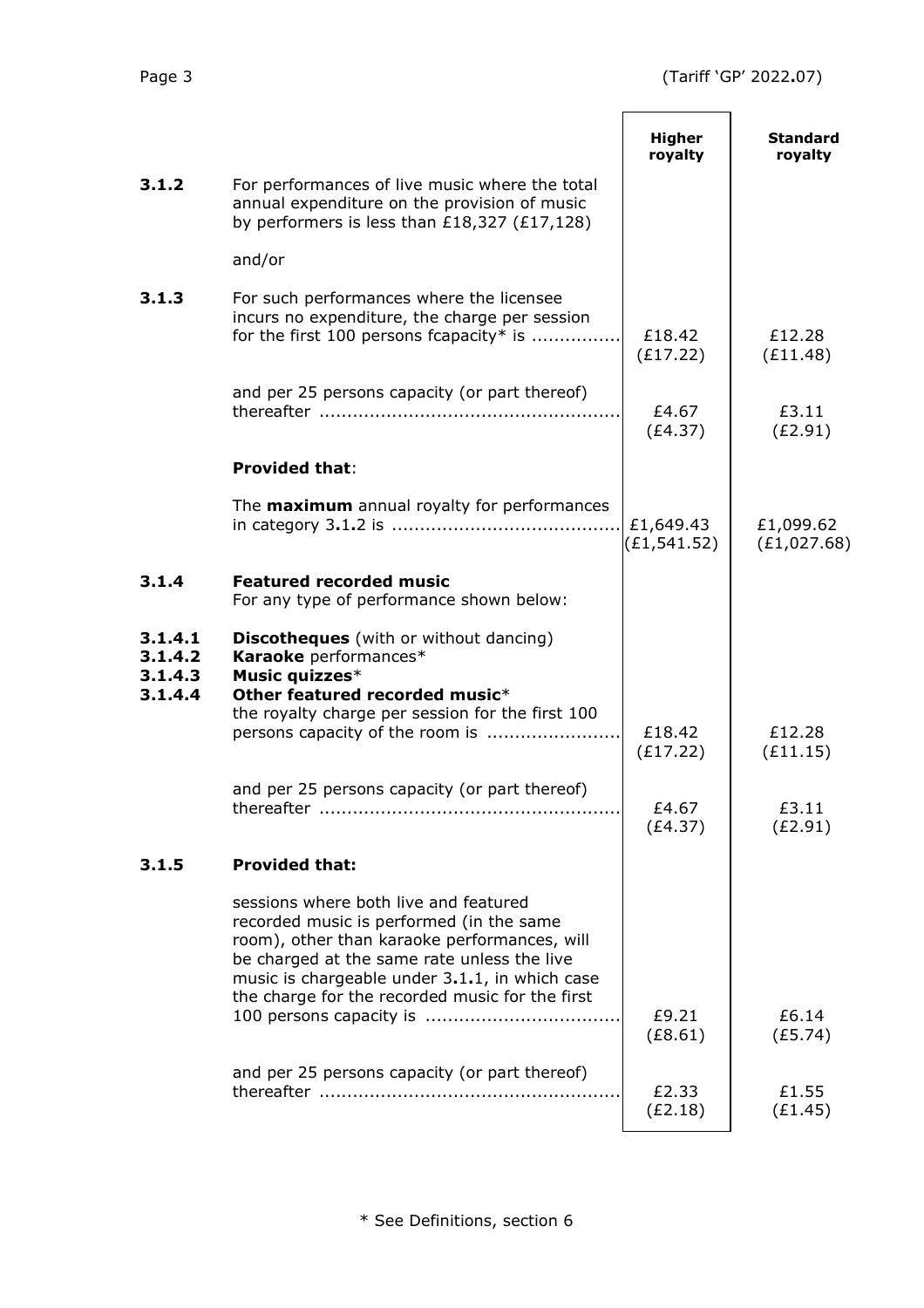### **3.1.6 Broadcast or televised events**

Where *PRS for Music's* licensing agreement with the relevant radio station or television company does not authorise *public performances* of musical events sponsored or promoted by the broadcaster - notably, outdoor concerts, road shows and the like - simultaneously broadcast/transmitted (or recorded for later broadcasting/transmission) before an audience, the royalty charge will be as follows:

|         |                                                                               | Higher<br>royalty                                                   | <b>Standard</b><br>royalty                                           |
|---------|-------------------------------------------------------------------------------|---------------------------------------------------------------------|----------------------------------------------------------------------|
| 3.1.6.1 | Events to which there is an admission<br>charge (at subsidised prices)        | 6%<br>of the<br>gross<br>receipts*<br>from the<br>musical<br>event  | 4%<br>of the<br>gross<br>receipts<br>from the<br>musical<br>event    |
| 3.1.6.2 | Events to which there is an admission<br>charge (at normal commercial prices) | 4.5%<br>of the<br>gross<br>receipts<br>from the<br>musical<br>event | $3\%$<br>of the<br>gross<br>receipts<br>from the<br>musical<br>event |

### **3.1.6.3 Events to which there is free admission**

In accordance with section 3**.**1 of Tariff GP above, but without the operation of the maximum charge**.** In the case of subsection 3**.**1**.**3, where no capacity is stipulated, the maximum attendance will be used**.**

|       |                                                                                                                                          | <b>Higher</b><br>royalty | <b>Standard</b><br>royalty |
|-------|------------------------------------------------------------------------------------------------------------------------------------------|--------------------------|----------------------------|
| 3.1.7 | For occasional & spontaneous (i.e. not pre-<br>arranged) piano and/or organ performances<br>given only by bona-fide customers, guests or | £161.69                  | £107.79                    |
|       |                                                                                                                                          | (E151.11)                | (E100.74)                  |
| 3.1.8 | For each <b>busking point</b> the charge per session is                                                                                  | £18.42<br>(£17.22)       | £12.28<br>(£11.48)         |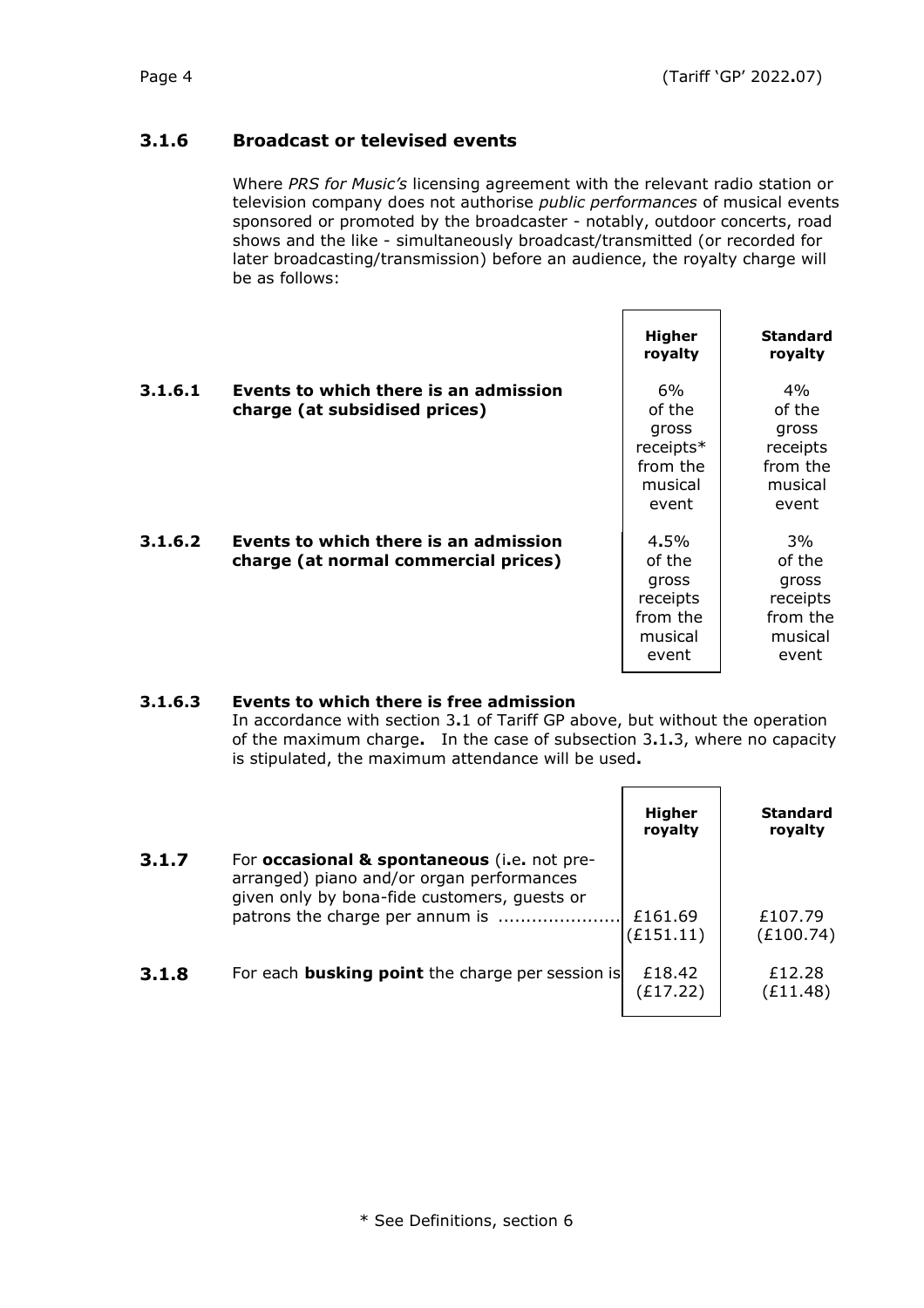$\overline{\phantom{a}}$ 

 $\blacksquare$ 

|          |                                                                                                                                                                                                                                                                                                                                   | <b>Higher</b><br>royalty | <b>Standard</b><br>royalty |
|----------|-----------------------------------------------------------------------------------------------------------------------------------------------------------------------------------------------------------------------------------------------------------------------------------------------------------------------------------|--------------------------|----------------------------|
| 3.1.9    | Video or cinema performances in a room or<br>place which is part of the premises and used<br>for other purposes but which is being<br>specially used for the primary purpose of<br>video or film shows and with seating arranged<br>accordingly (whether or not a charge is made<br>for admission) the charge per session for the |                          |                            |
|          |                                                                                                                                                                                                                                                                                                                                   | £9.21<br>(E8.61)         | £6.14<br>(E5.74)           |
|          | and per 25 persons capacity (or part thereof)                                                                                                                                                                                                                                                                                     | £2.33<br>(E2.18)         | £1.55<br>(E1.45)           |
| 3.1.10   | For short educational and/or training films or<br>videos for in-house training and information in<br>banks, building societies, corporations, etc. the                                                                                                                                                                            | £2.33<br>(E2.18)         | £1.55<br>(E1.45)           |
| 3.1.11   | For aerobic, keep fit and dancing classes,<br>the charge per class is as follows:                                                                                                                                                                                                                                                 |                          |                            |
| 3.1.11.1 | for rooms/studios/pools with a capacity*                                                                                                                                                                                                                                                                                          | £2.75<br>(E2.57)         | £1.83<br>(E1.71)           |
| 3.1.11.2 | for rooms/studios/pools with a capacity*<br>over 30 persons<br>(calculated at the rate in 3.1.11.1 above plus<br>25%)                                                                                                                                                                                                             | £3.44<br>(E3.21)         | £2.29<br>(E2.14)           |
| 3.1.12   | For workshops, demonstrations or other<br>tuition classes with music the charge per event is                                                                                                                                                                                                                                      | £4.67<br>(E4.37)         | £3.11<br>(E2.91)           |
| 3.1.13   | For background music* at <b>boxing</b> , wrestling<br>and similar sports events or at bingo<br>sessions the charge per session for the first                                                                                                                                                                                      | £4.67                    | £3.11                      |
|          |                                                                                                                                                                                                                                                                                                                                   | (E4.37)                  | (E2.91)                    |
|          | and per 25 persons capacity (or part thereof)                                                                                                                                                                                                                                                                                     | £1.14<br>(E1.07)         | £0.76<br>(E0.71)           |
| 3.1.14   | Where PRS for Music deems appropriate, for<br>music integral to an artistic work exhibited in a<br>gallery and the like, the charge per day is                                                                                                                                                                                    | £2.33<br>(E2.18)         | £1.55<br>(E1.45)           |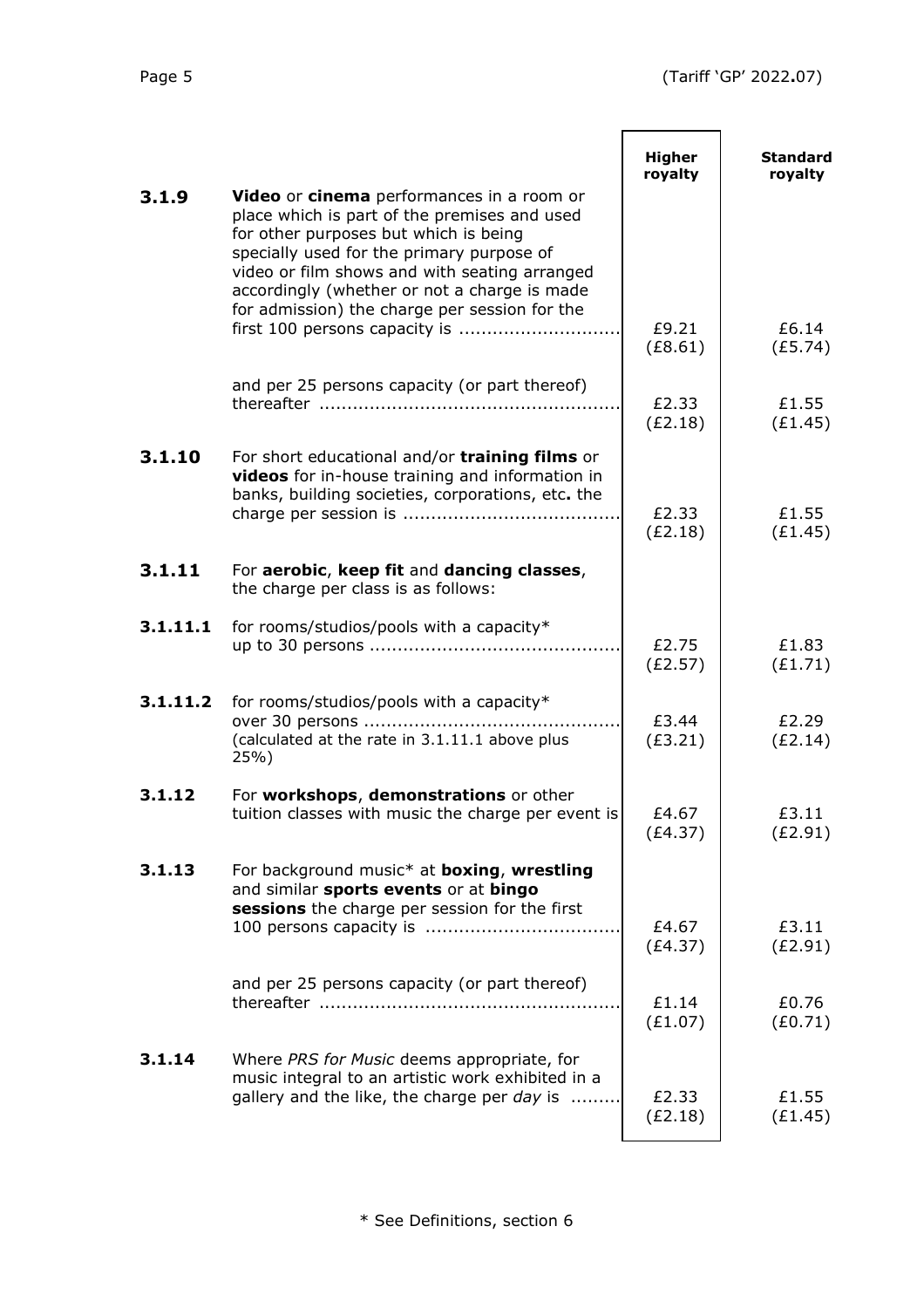|       |                                                                                                                                  | <b>Higher</b><br>royalty | <b>Standard</b><br>royalty |
|-------|----------------------------------------------------------------------------------------------------------------------------------|--------------------------|----------------------------|
| 3.2   | Indoor exhibitions, trade & fashion<br>shows, etc.                                                                               |                          |                            |
|       | The daily royalty for performances of music at<br>indoor events such as cultural exhibitions and<br>fashion shows is as follows: |                          |                            |
|       | Floor area of room $*$                                                                                                           |                          |                            |
|       | up to 100 square metres / up to 1,081 square feet                                                                                | £31.23<br>(E29.19)       | £20.82<br>(E19.46)         |
|       | 101-150 square metres / 1,082 - 1,619 sq. feet                                                                                   | £46.73<br>(E43.67)       | £31.15<br>(E29.11)         |
|       | 151-200 square metres / 1,620 - 2,157 sq.<br>feet.                                                                               | £62.42<br>(E58.34)       | £41.61<br>(E38.89)         |
|       | over 200 square metres / over 2,157 sq. feet                                                                                     | £78.03<br>(E72.93)       | £52.02<br>(E48.62)         |
| 3.3   | <b>Jukeboxes</b>                                                                                                                 |                          |                            |
|       | The <b>annual</b> royalty per machine for<br>performances by the following is:                                                   |                          |                            |
| 3.3.1 | Audio jukebox without background music<br>facility or free-play capability*                                                      | £438.78<br>(E410.07)     | £292.52<br>(E273.38)       |
| 3.3.2 | Audio jukebox with background music<br>facility or free-play capability*                                                         | £617.82<br>(E577.40)     | £411.88<br>(E384.93)       |
| 3.3.3 | Video jukebox without background music<br>facility or free-play capability*:                                                     |                          |                            |
|       | with a screen no greater than 26 inches (66 cm).                                                                                 | £577.38<br>(E539.61)     | £384.92<br>(E359.74)       |
|       | with a screen greater than 26 inches (66 cm)                                                                                     | £692.84<br>(E647.51)     | £461.89<br>(E431.67)       |
|       |                                                                                                                                  |                          |                            |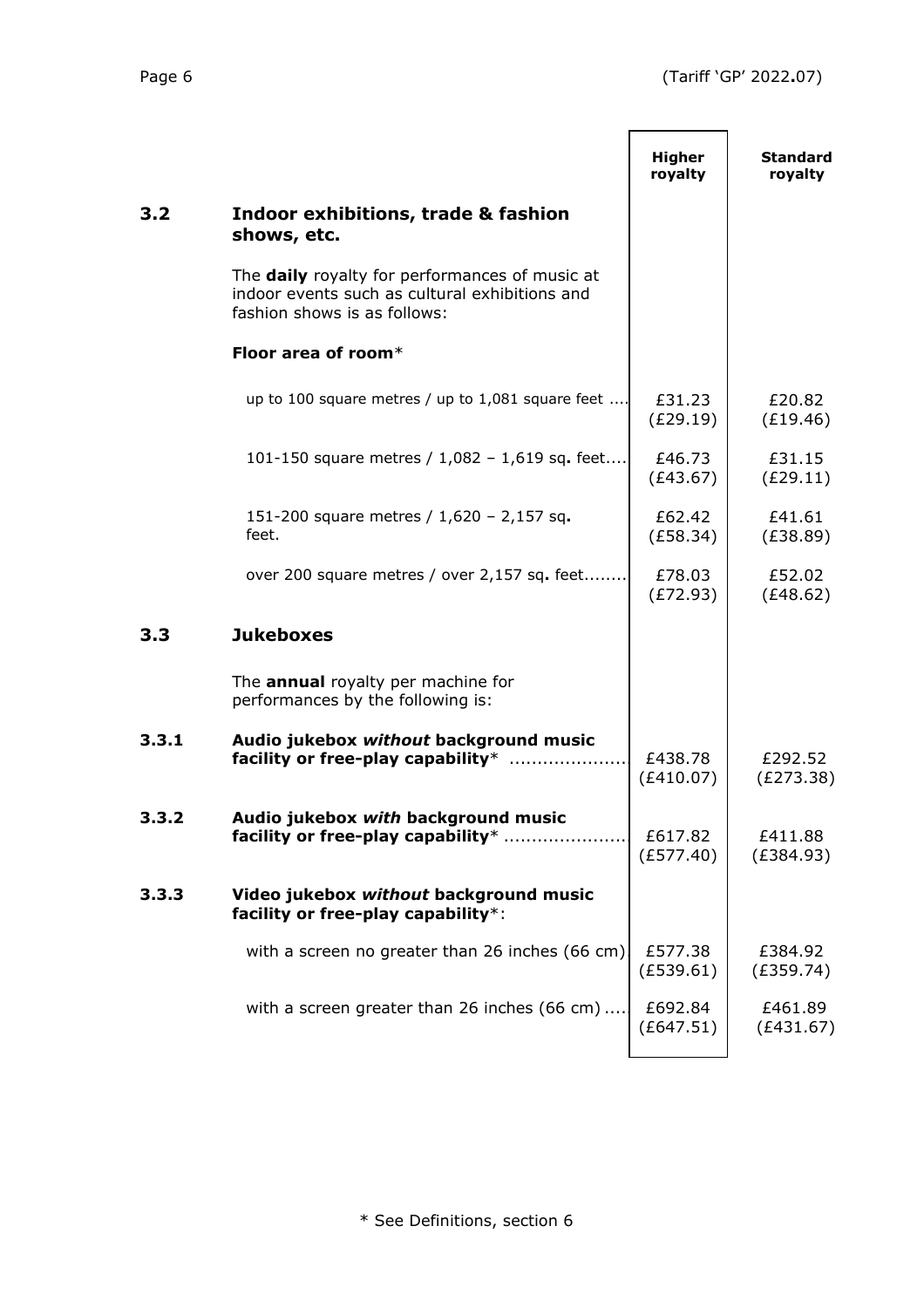|       |                                                                                                                      | <b>Higher</b><br>royalty | <b>Standard</b><br>royalty |
|-------|----------------------------------------------------------------------------------------------------------------------|--------------------------|----------------------------|
| 3.3.4 | Video jukebox with background music<br>facility or free-play capability*:                                            |                          |                            |
|       | with a screen no greater than 26 inches (66 cm).                                                                     | £714.84<br>(E668.07)     | £476.56<br>(E445.38)       |
|       | with a screen greater than 26 inches (66 cm)                                                                         | £802.53<br>(E750.03)     | £535.02<br>(E500.02)       |
| 3.3.5 | For each additional coin entry point for<br>sections 3.3.1, 3.3.2, 3.3.3, or 3.3.4,<br>the charge per entry point is | £57.81<br>(E54.03)       | £38.54<br>(E36.02)         |
| 3.4   | <b>Interactive merchandising (product</b><br>selection) machines* with music                                         |                          |                            |
|       | The annual royalty per machine is                                                                                    | £161.69<br>(E151.11)     | £107.79<br>(E100.74)       |
| 3.5   | Amusement machines* (computer,<br>video & other) playing intermittent<br>tunes or musical clips                      |                          |                            |
|       | The annual royalty per machine is                                                                                    | £52.43<br>(E48.99)       | £34.95<br>(E32.66)         |
|       |                                                                                                                      |                          |                            |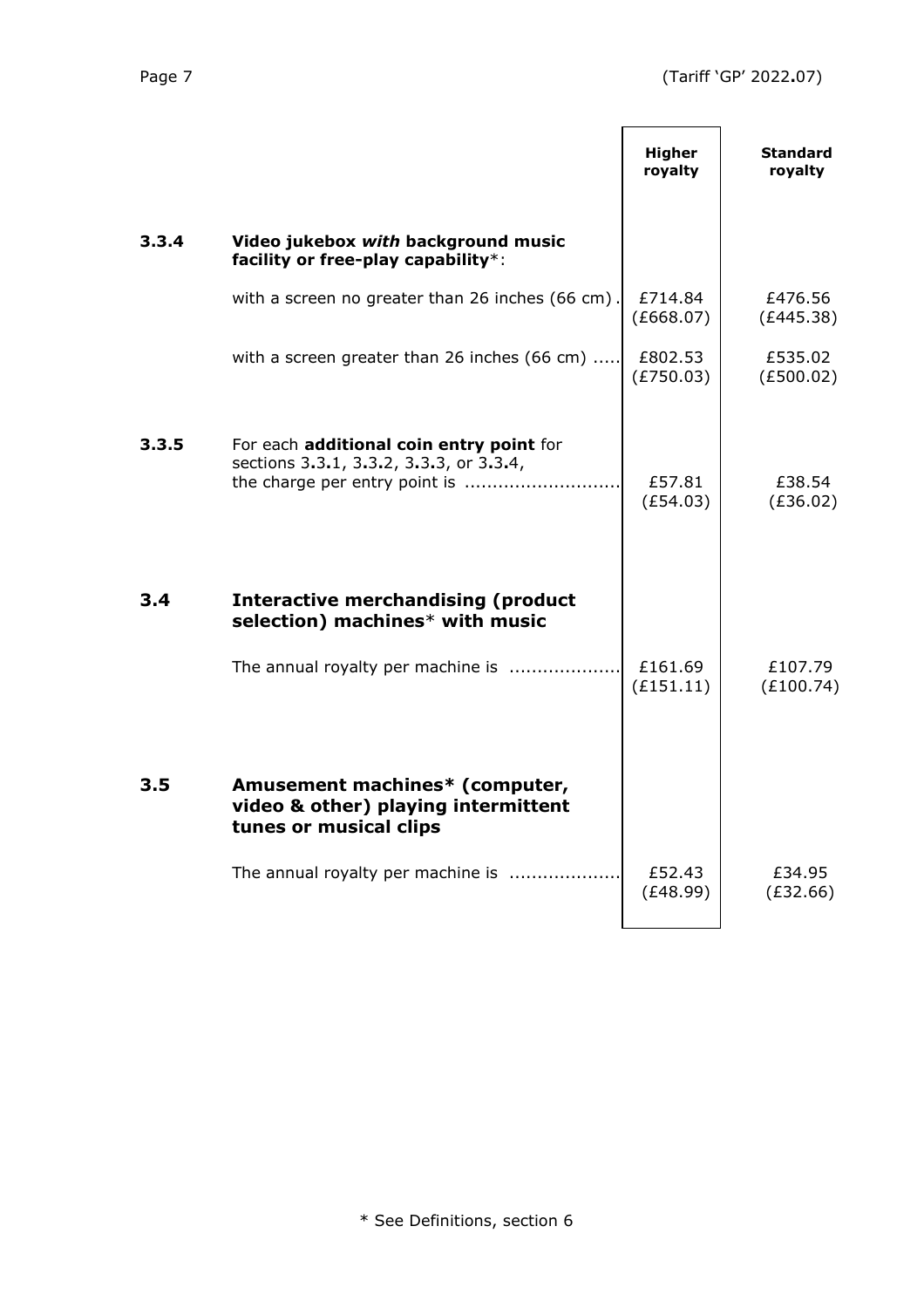|         |                                                                                                                                                                                    | <b>Higher</b><br>royalty | <b>Standard</b><br>royalty |
|---------|------------------------------------------------------------------------------------------------------------------------------------------------------------------------------------|--------------------------|----------------------------|
| 3.6     | <b>Background music in:</b><br>Rooms where seating is not provided<br>for all occupants, for example<br>refreshment rooms, bars, cafeterias,<br>recreation areas & similar places. |                          |                            |
|         | The <b>annual</b> royalty per room for performances<br>by the following is:                                                                                                        |                          |                            |
| 3.6.1   | Room area* greater than<br>120 square metres                                                                                                                                       |                          |                            |
| 3.6.1.1 | Stand alone terrestrial television* only                                                                                                                                           | £242.58<br>(E226.71)     | £161.72<br>(E151.14)       |
| 3.6.1.2 | <b>Stand alone terrestrial television</b><br>with satellite/cable facility* (without video)                                                                                        | £363.78<br>(E339.98)     | £242.52<br>(E226.65)       |
| 3.6.1.3 |                                                                                                                                                                                    | £485.25<br>(E453.51)     | £323.50<br>(E302.34)       |
| 3.6.1.4 |                                                                                                                                                                                    | £303.20<br>(E283.37)     | £202.13<br>(E188.91)       |
| 3.6.1.5 | Record and/or compact disc and/or tape<br>player* and/or audio cable/satellite music                                                                                               | £606.20<br>(E566.54)     | £404.13<br>(E377.69)       |
| 3.6.1.6 | Music centre and/or radio-cassette player<br>and/or CD radio-cassette player*                                                                                                      | £753.50<br>(E704.21)     | £502.33<br>(E469.47)       |
| 3.6.1.7 | Video player*<br>(with or without stand alone television facilities<br>through the same screen)                                                                                    | £363.78<br>(E339.98)     | £242.52<br>(E226.65)       |
|         |                                                                                                                                                                                    |                          |                            |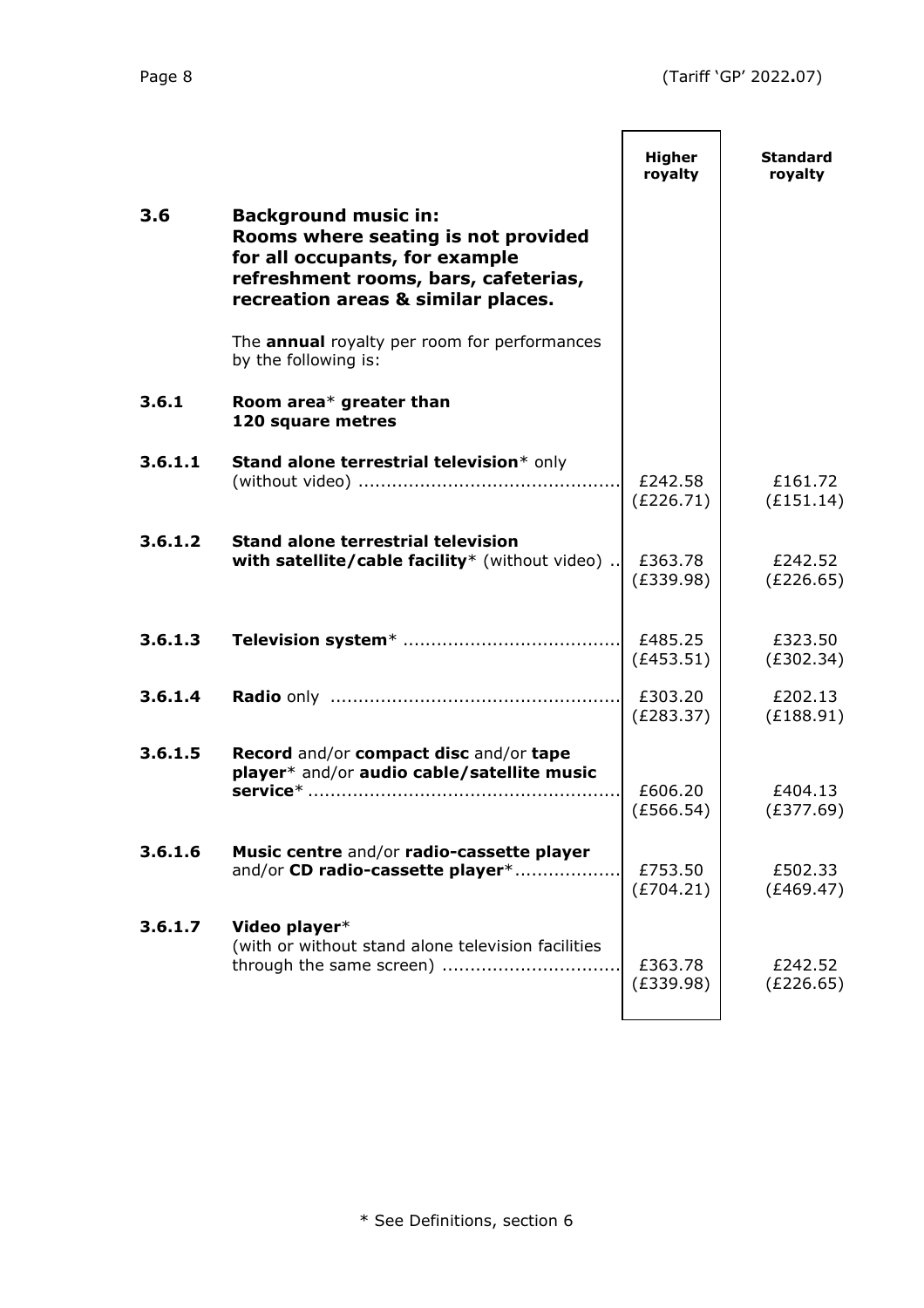|         |                                                                                                | <b>Higher</b><br>royalty | <b>Standard</b><br>royalty |
|---------|------------------------------------------------------------------------------------------------|--------------------------|----------------------------|
| 3.6.2   | Room area* up to 120 square metres                                                             |                          |                            |
| 3.6.2.1 | Stand alone terrestrial television* only                                                       | £161.69<br>(E151.11)     | £107.79<br>(E100.74)       |
| 3.6.2.2 | <b>Stand alone terrestrial television</b><br>with satellite/cable facility* (without video)    | £242.58<br>(E226.71)     | £161.72<br>(E151.14)       |
| 3.6.2.3 |                                                                                                | £323.25<br>(E302.10)     | £215.50<br>(E201.40)       |
| 3.6.2.4 |                                                                                                | £202.05<br>(E188.84)     | £134.70<br>(E125.89)       |
| 3.6.2.5 | Record and/or compact disc and/or tape<br>player* and/or audio cable/satellite music           | £404.15<br>(E377.70)     | £269.43<br>(E251.80)       |
| 3.6.2.6 | Music centre and/or radio-cassette player<br>and/or CD radio-cassette player*                  | £502.28<br>(E469.41)     | £334.85<br>(E312.94)       |
| 3.6.2.7 | Video player<br>(with or without stand alone television facilities<br>through the same screen) | £242.58<br>(E226.71)     | £161.72<br>(E151.14)       |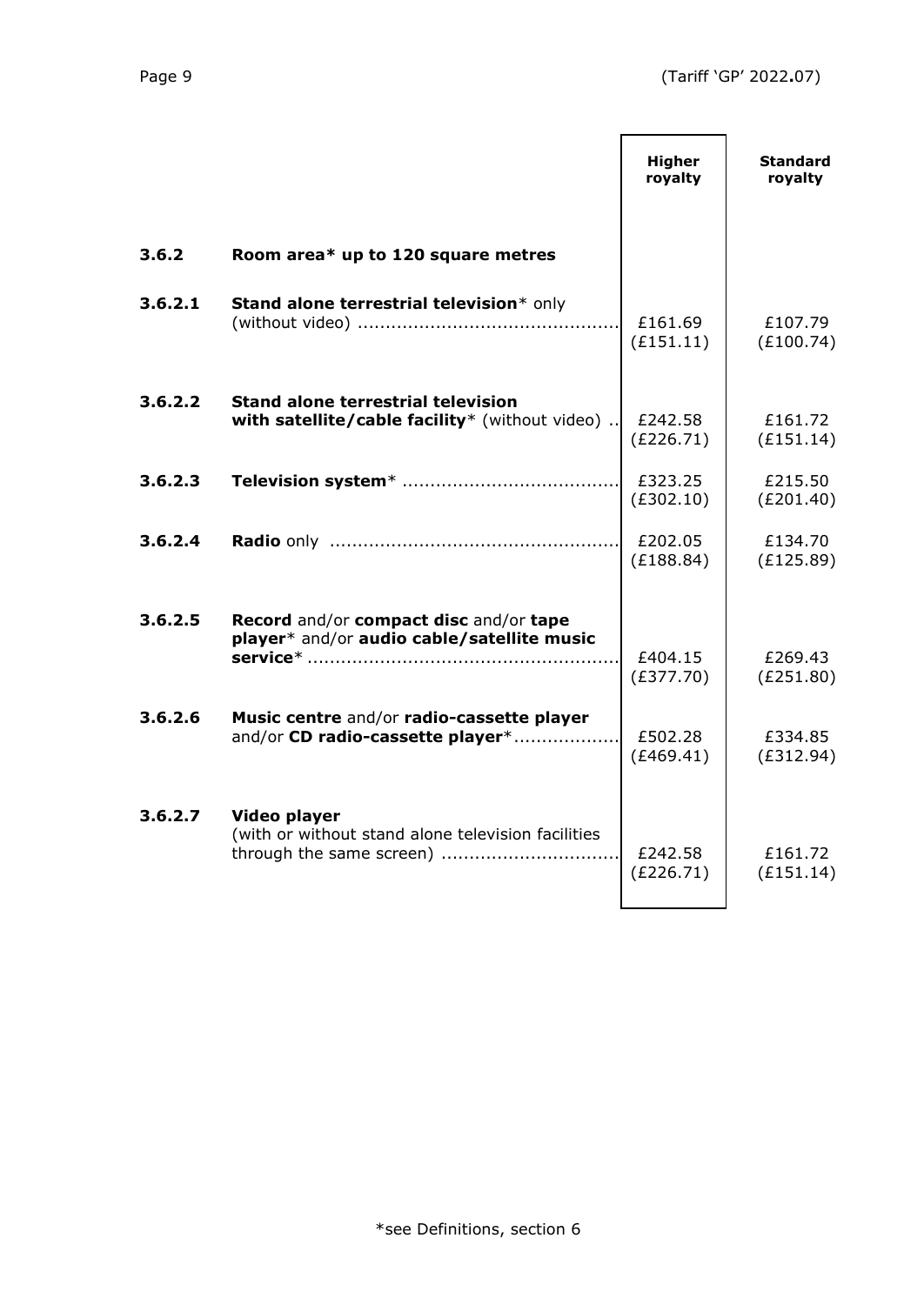|       |                                                                                                                                                                   | <b>Higher</b><br>royalty | <b>Standard</b><br>royalty |
|-------|-------------------------------------------------------------------------------------------------------------------------------------------------------------------|--------------------------|----------------------------|
| 3.7   | <b>Background music in:</b><br>Rooms where seating is provided for<br>all occupants, for example lounges,<br>bars, restaurants, dining rooms &<br>similar places. |                          |                            |
|       | The <b>annual</b> royalty per room for performances<br>by the following is:                                                                                       |                          |                            |
| 3.7.1 | Stand alone terrestrial television* only<br>(without video)                                                                                                       |                          |                            |
|       |                                                                                                                                                                   | £233.87<br>(E218.57)     | £155.91<br>(E145.71)       |
|       | Each additional 20 seating capacity                                                                                                                               | £78.03<br>(E72.93)       | £52.02<br>(E48.62)         |
| 3.7.2 | <b>Stand alone terrestrial television</b><br>with satellite/cable facility* (without video)                                                                       |                          |                            |
|       |                                                                                                                                                                   | £350.78<br>(E327.83)     | £233.85<br>(E218.55)       |
|       | each additional 20 seating capacity                                                                                                                               | £116.91<br>(E109.26)     | £77.94<br>(E72.84)         |
| 3.7.3 | Television system*                                                                                                                                                |                          |                            |
|       |                                                                                                                                                                   | £467.70<br>(E437.10)     | £311.80<br>(E291.40)       |
|       | each additional 20 seating capacity                                                                                                                               | £156.05<br>(E145.83)     | £104.03<br>(E97.22)        |
| 3.7.4 | Radio only:                                                                                                                                                       |                          |                            |
|       |                                                                                                                                                                   | £233.87<br>(E218.57)     | £155.91<br>(E145.71)       |
|       | each additional 20 seating capacity                                                                                                                               | £78.03<br>(E72.93)       | £52.02<br>(E48.62)         |
|       |                                                                                                                                                                   |                          |                            |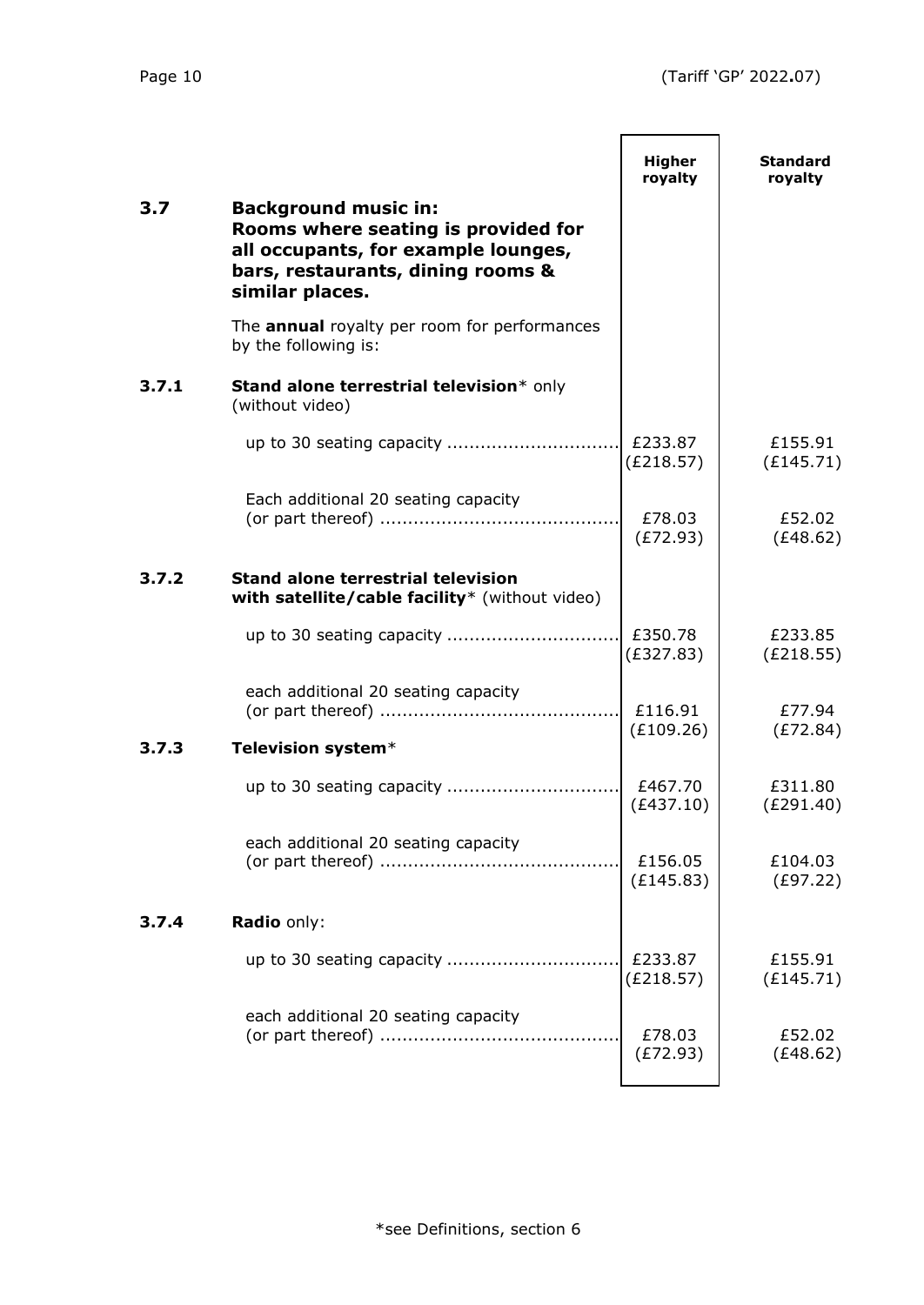|       |                                                                                                                                                                                                                                                | <b>Higher</b><br>royalty | <b>Standard</b><br>royalty |
|-------|------------------------------------------------------------------------------------------------------------------------------------------------------------------------------------------------------------------------------------------------|--------------------------|----------------------------|
| 3.7.5 | <b>Record and/or compact disc and/or tape</b><br>player* and/or audio cable/satellite music<br>service*                                                                                                                                        |                          |                            |
|       |                                                                                                                                                                                                                                                | £411.60<br>(E384.68)     | £274.40<br>(E256.45)       |
| 3.7.6 | each additional 20 seating capacity<br>Music centre and/or radio-cassette player<br>and/or CD radio-cassette player*                                                                                                                           | £137.24<br>(E128.25)     | £91.49<br>(E85.50)         |
|       |                                                                                                                                                                                                                                                | £467.73<br>(E437.13)     | £311.82<br>(E291.42)       |
|       | each additional 20 seating capacity                                                                                                                                                                                                            | £155.87<br>(E145.67)     | £103.91<br>(E97.11)        |
| 3.7.7 | Video player<br>(with or without stand alone television facilities<br>through the same screen) except performances<br>where there are special seating arrangements<br>for viewing, or when the player is used for<br>discotheque performances: |                          |                            |
|       |                                                                                                                                                                                                                                                | £355.49<br>(E332.24)     | £236.99<br>(E221.49)       |
|       | each additional 20 seating capacity                                                                                                                                                                                                            | £118.50<br>(E110.75)     | £79.00<br>(E73.83)         |
|       |                                                                                                                                                                                                                                                |                          |                            |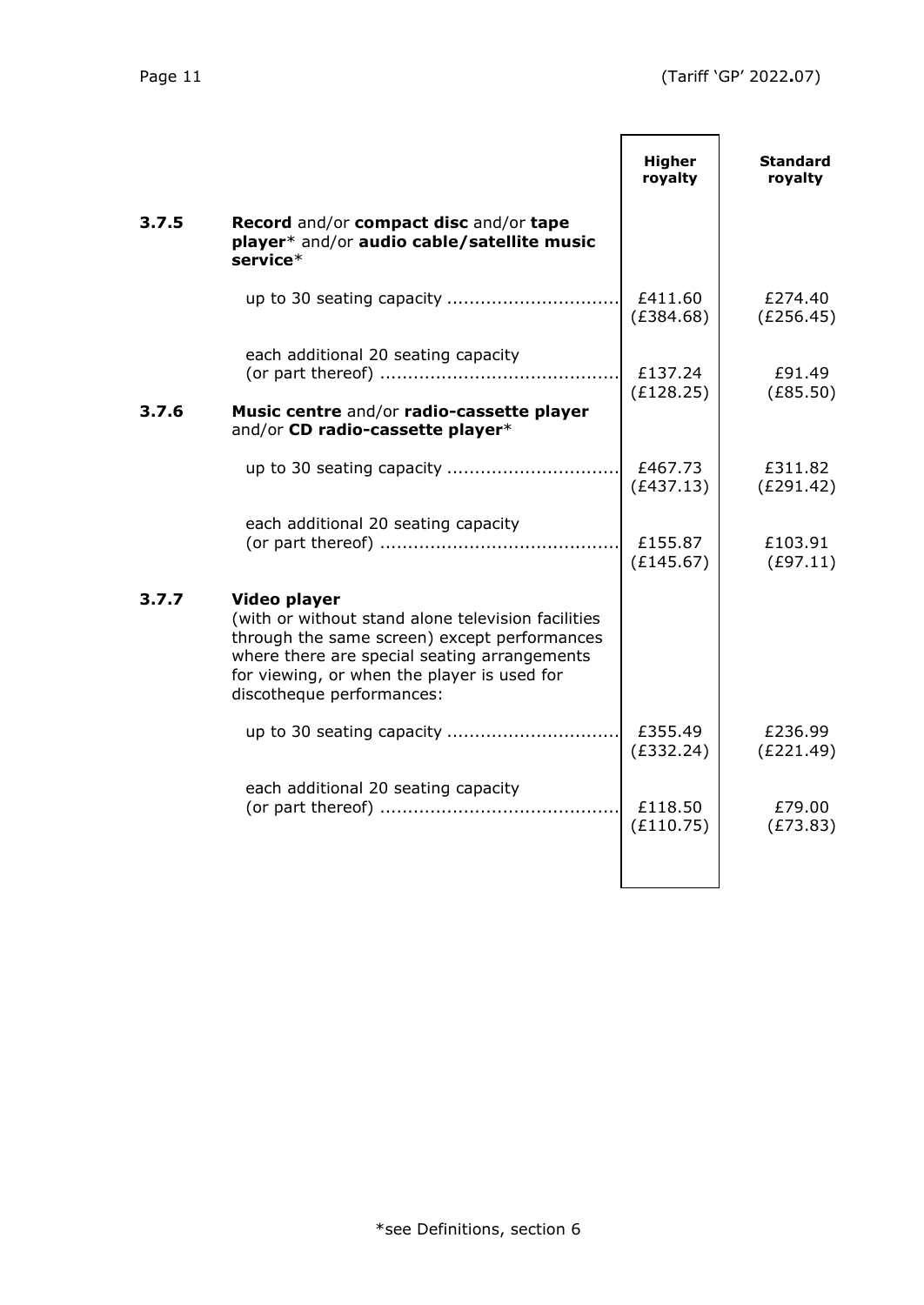|       |                                                                                                                                                          | <b>Higher</b><br>royalty | <b>Standard</b><br>royalty |
|-------|----------------------------------------------------------------------------------------------------------------------------------------------------------|--------------------------|----------------------------|
| 3.8   | <b>Background music in:</b><br>corridors, foyers, and other circulating<br>& miscellaneous areas*                                                        |                          |                            |
|       | Area where music is audible                                                                                                                              |                          |                            |
|       | For each unit of 100 square metres $-1,081$ square<br>feet (or part thereof) up to 1,000 square metres /                                                 | £119.84<br>(E111.99)     | £79.89<br>(E74.66)         |
|       | For each additional unit of 500 square metres -<br>5,386 square feet (or part thereof) up to a total<br>area of 5,000 square metres / 53,824 square ft   | £479.94<br>(E448.55)     | £319.96<br>(E299.03)       |
|       | For each additional unit of 500 square metres -<br>5,386 square feet (or part thereof) up to a total<br>area of 10,000 square metres / 107,644 square ft | £360.00<br>(E336.45)     | £240.00<br>(E224.30)       |
|       | For each additional unit of 500 square metres -<br>5,386 square feet (or part thereof) over 10,000<br>square metres / 107,644 square feet                | £300.00<br>(E280.38)     | £200.00<br>(E186.92)       |
| 3.9   | <b>Minimum royalties</b>                                                                                                                                 |                          |                            |
| 3.9.1 | For a licence continuing from year to year the<br>minimum annual royalty under this tariff is                                                            | £161.69<br>(E151.11)     | £107.79<br>(E100.74)       |
| 3.9.2 | For a licence-permit for occasional performance(s).                                                                                                      | £52.43<br>(E48.99)       | £34.95<br>(E32.66)         |
|       |                                                                                                                                                          |                          |                            |

# **4. Value Added Tax**

Every Licensee under *PRS for Music's* tariffs will pay to *PRS for Music* in addition to the royalty due, a sum in respect of Value Added Tax calculated at the relevant rate on the royalty payable.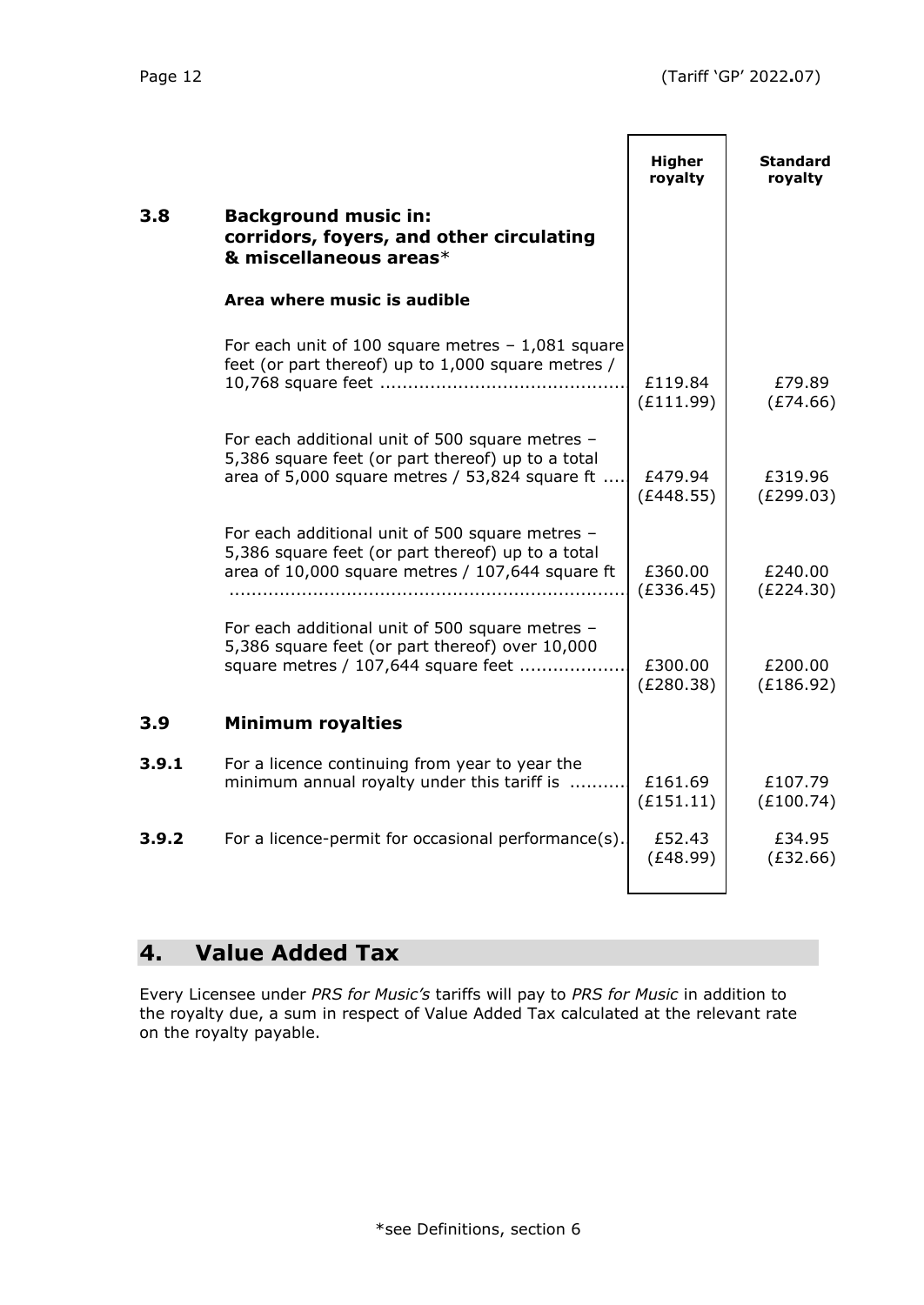# **5. Inflation adjustment**

Every year on 1st July, the monetary sums in this tariff will be adjusted for inflation**.** The adjustment formula will apply to the standard rates, using the mean (to the nearest whole percentage point) of the percentages by which the Retail Prices Index and Average Weekly Earnings index (unadjusted) change in the year to the previous February**.**

February is the latest month prior to the anniversary date for which figures are likely to be published for both indices**.**

After application of the inflation adjustment the expenditure threshold figures will be rounded to the nearest pound**.** All other royalty rates will be rounded to the nearest penny**.**

All royalties will be charged at the royalty rate in force at the beginning of the licence-year**.**

# **6. Definitions**

• **amusement machines (computer, video & other)** means machines known as, for example:

amusements-with-prizes (AWP); amusements-with-gift (AWG); skill-with-prize (SWP); slot, fruit or gaming machines; games, quiz and similar machines, whether or not capable of being operated by the insertion of a coin, token or card**.**

• **annual expenditure on the provision of music** means the total of:

gross salaries, gross wages; plus fees, expenses or other emoluments paid to performers (excluding any disc jockeys);

and gross fees (net of any Value Added Tax) paid to third parties for the services of performers**.**

- **audio cable/satellite music service** means a unit capable of reproducing sound from data relayed by cable or satellite in a digital or analogue format, and typically giving a choice of music channels**.**
- **background or mechanical music** means music when performed by a record player, compact disc player, tape player, or video player otherwise than for featured purposes, or music performed by a radio or television set operated on the premises or diffused through a loud-speaker from another part of the premises or a source outside the premises**.**
- **capacity** Where the accommodation of a room is limited to seating the capacity shall be the total number of seats available in that room**.** Where, as for example in the case of discotheque performances, there is no formal means of calculating the accommodation limit of a room, the capacity shall be the maximum number of persons which can reasonably be accommodated in the room or permitted under any regulation by Fire Authorities**.**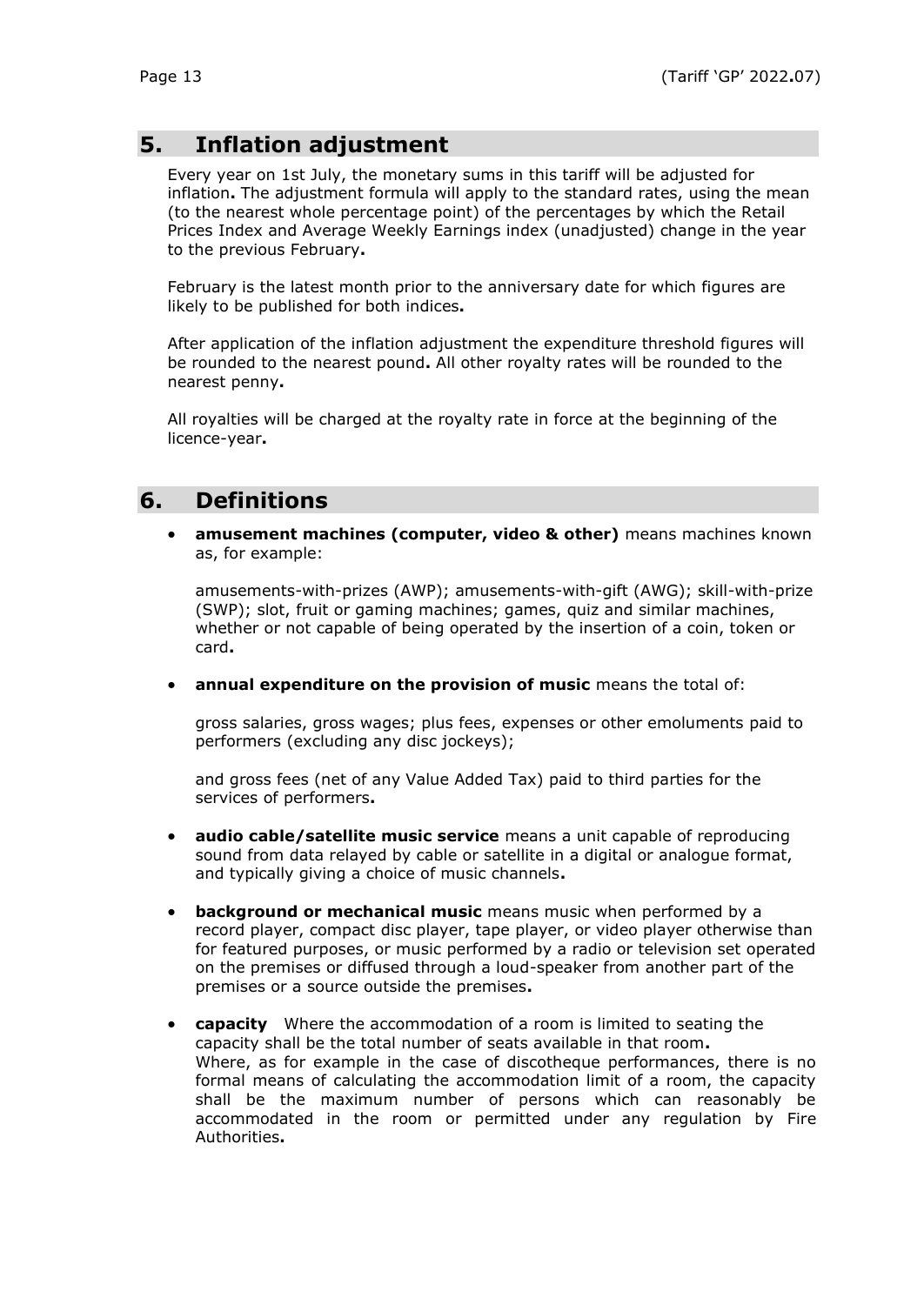- **circulating and miscellaneous areas** means concourses, malls, walkways or other parts of a shopping centre, precinct or similar complex open only to pedestrian traffic**.** It does not apply to performances in shops or stores contained within such a complex**.** Multiply square feet by 0**.**092903 to convert to square metres**.**
- **featured music** or **featured recorded music** means music performed by:

performers in person, or

a record, compact disc or tape player primarily for entertainment such as by means of discotheque equipment (with or without dancing) or in conjunction with cabaret or similar entertainment, or

cinematograph equipment or video player**.**

- **floor area** means the area measured from wall to wall of the whole of that part of the premises to which the public are admitted and in which the music is audible**.** In this tariff the figures in square feet are best approximations to the bands of charge which are scaled in square metres**.** Multiply square feet by 0**.**092903 to convert to square metres**.**
- **gross receipts** means all monies paid or payable in respect of admission charges in connection with any entertainment to which this tariff applies, less library and party booking discounts and Value Added Tax or any other government tax or imposition of like nature for the time being in force**.**
- **interactive merchandising (product selection) machine** means a machine, other than a jukebox, capable of playing music, but not solely through headphones (with or without visual display), according to product selections by the audience**.**
- **jukeboxes:**

#### **audio jukebox** *without* **background music facility or free-play capability**

means a machine (other than a video jukebox) for playing recorded music, capable of being operated solely by the insertion of a coin, token or card**.**

#### **video jukebox** *without* **background music facility or free-play capability**

means a machine for playing recorded music synchronised with a video or similar visual display and capable of being operated solely by the insertion of a coin, token or card**.**

**audio jukebox** *with* **background music facility or free-play capability** or **video jukebox** *with* **background music facility or free-play capability** means a combination of units of equipment capable of playing recorded music from more than one source through a single sound system, or any jukebox capable of being switched to free-play**.**

• **karaoke performances** means those performances given by unpaid singers in conjunction with specially-produced recorded music, with or without the provision of video-presented synchronised lyrics**.**